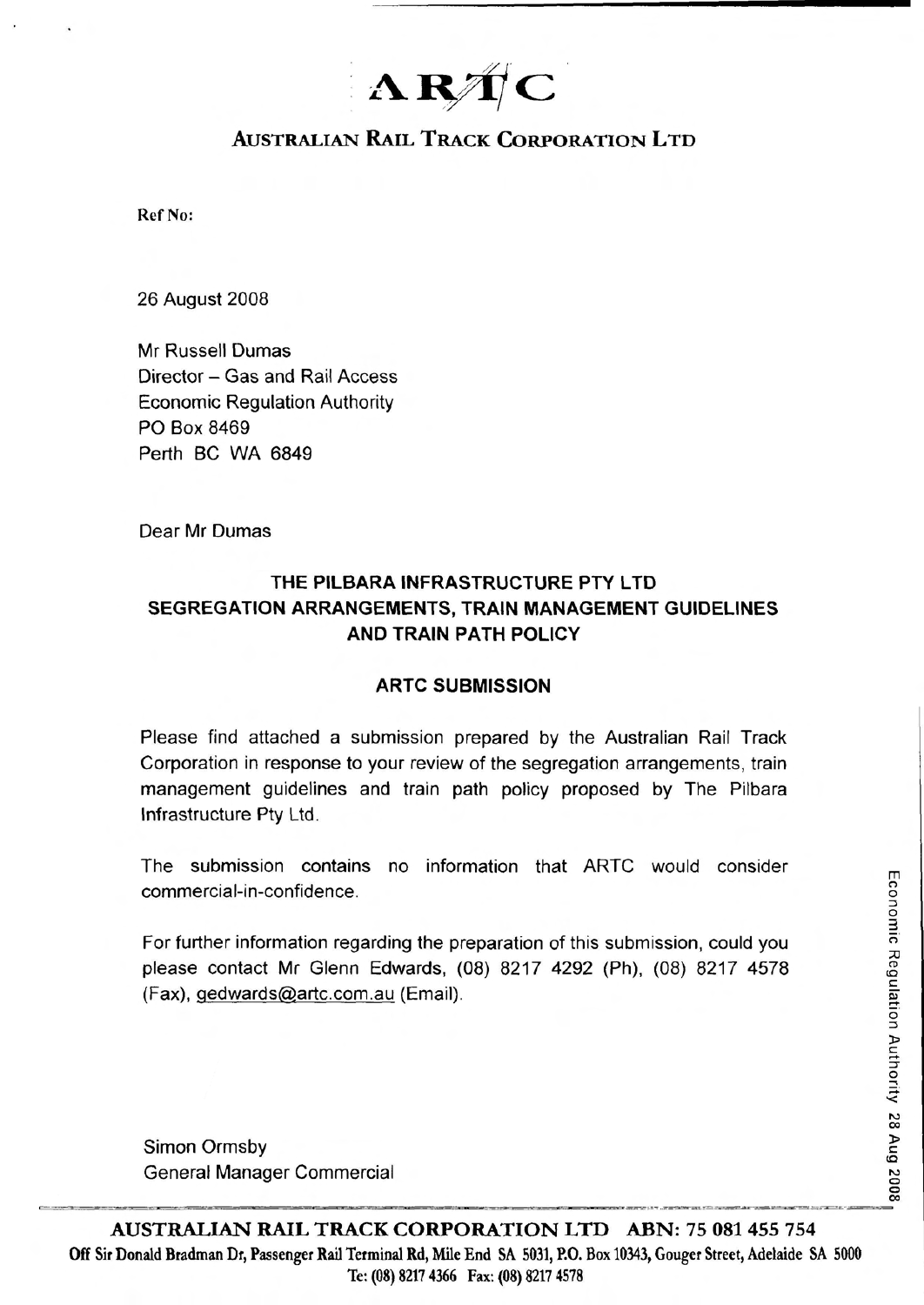# THE PILBARA INFRASTRUCTURE PTY LTD SEGREGATION ARRANGEMENTS, TRAIN MANAGEMENT GUIDELINES AND TRAIN PATH POLICY

# ARTC SUBMISSION - AUGUST 2008

# **Background**

The Western Australian Economic Regulation Authority ('Authority') has sought submissions from interested parties on proposals in relation to the segregation arrangements, train management guidelines and train path policy submitted by The Pilbara Infrastructure Pty Ltd ('TPI').

ARTC has actively participated in the consultation processes conducted by the Authority (or its predecessor) and the NCC in relation to the WA Rail Access Regime and the regulatory supervision of the track manager in WA, including:

- $\Box$  The WA Government's Certification application to the NCC;
- D Segregation Arrangements, Costing Principles, Overpayment Rules, Train Management Principles, Train Path Policy, Key Performance Indicators and Rate of Return to apply to WestNet Rail ('WNR');
- □ Floor/Ceiling Determination on the freight network (WNR).

Throughout this involvement, ARTC's positions and comments have largely been based around two broad themes, being:

- $\Box$  the need for a consistent approach to access to the interstate network, including that part of the interstate network in WA; and
- D the need for the WA Access Regime and regulatory supervision to ensure that 73 access to the WA network can be gained in a timely, fair and equitable way when the access provider is vertically integrated

The WA Rail Access Regime applies to all rail networks in WA including from 1 July 2008, the TPI railway.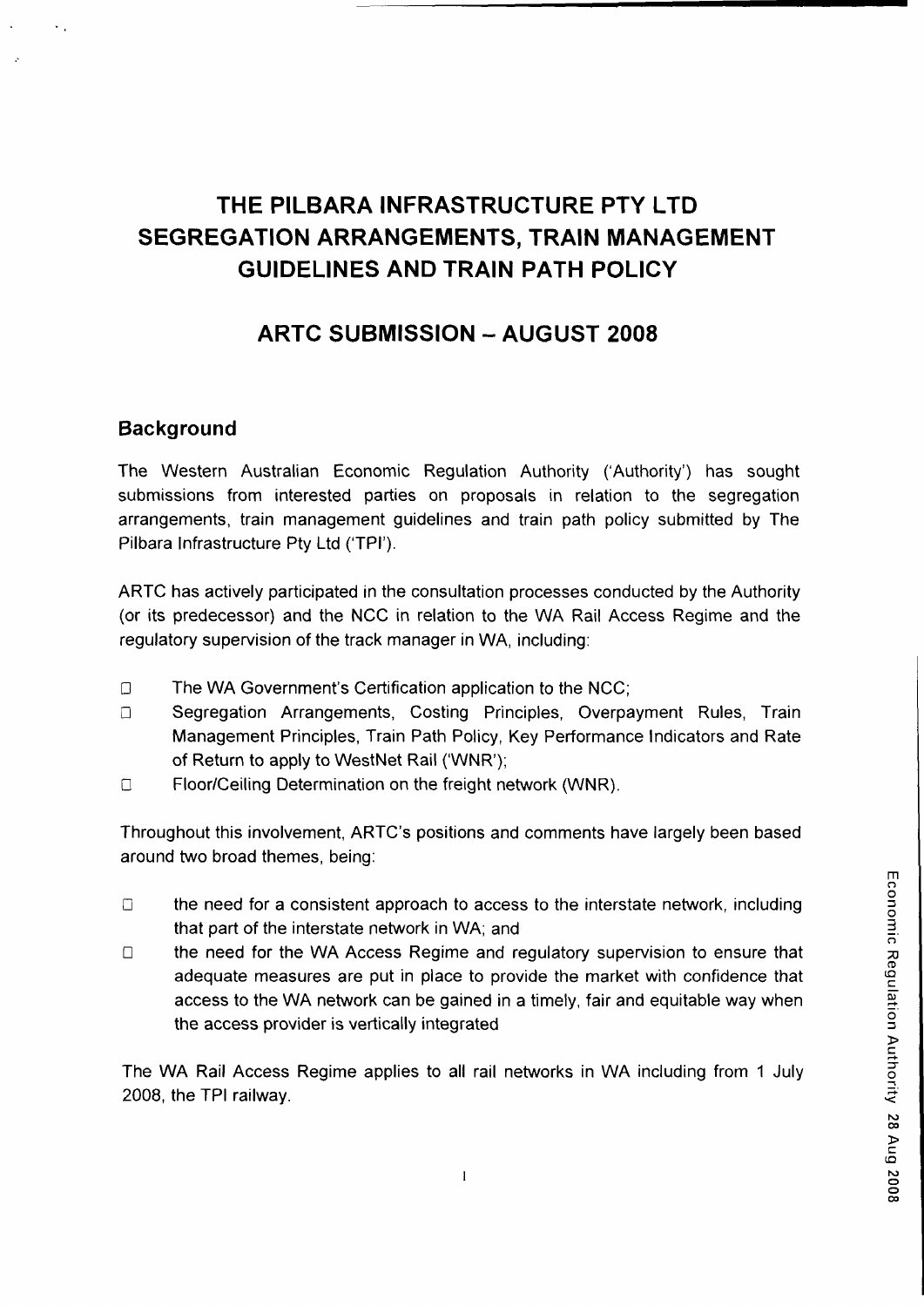ARTC is the manager of a substantial part of the national interstate rail network of which the standard gauge network between Perth (including its ports) and Kalgoorlie is an important part. As such ARTC has no direct interest in the TPI railway as an adjoining infrastructure manager, nor as a potential applicant for access.

#### National Consistency

 $\sim$  .

ARTC's initial access undertaking was approved by the ACCC in 2002, where the ACCC indicated that it saw it as a foundation for the development of a consistent 'national' rail access regime. ARTC has recently received ACCC approval for its second access undertaking to apply to the ARTC network in WA, SA, Victoria and NSW for the next 10 years. Consistency and simplicity of regulation on the interstate network has been demanded by the interstate rail freight industry for many years, and would further reduce the substantial barrier to new entrants to the industry.

The WA Access Regime is, in many areas, broadly consistent with similar provisions incorporated in ARTC's Access Undertaking. However, there are still a number of different treatments that can cause some uncertainty in access to the operator of an interstate service including, for example, provision for capacity transfer, resolution of capacity demand conflicts, open-ness in pricing, and treatment of costs in floor/ceiling limits.

At its 10 February 2006 meeting, the Council of Australian Governments ('COAG') signed a Competition and Infrastructure Reform Agreement ('CIRA') to provide for a simpler and consistent national system of economic regulation for nationally-significant infrastructure, including for ports, railways and other export-related infrastructure. The agreed reforms aim to reduce regulatory uncertainty and compliance costs for owners, users and investors in significant infrastructure and to support the efficient use of national infrastructure.

To promote consistency, the CIRA provides for implementation of a simpler and consistent national system of rail access regulation for agreed nationally significant railways using the ARTC access undertaking as a model.

# **Regulatory Application**

It has been ARTC's position in the past that the intensity of access regulation should have regard to the specific characteristics and structure of the industry and markets involved. In particular, where the owner of infrastructure has substantial market power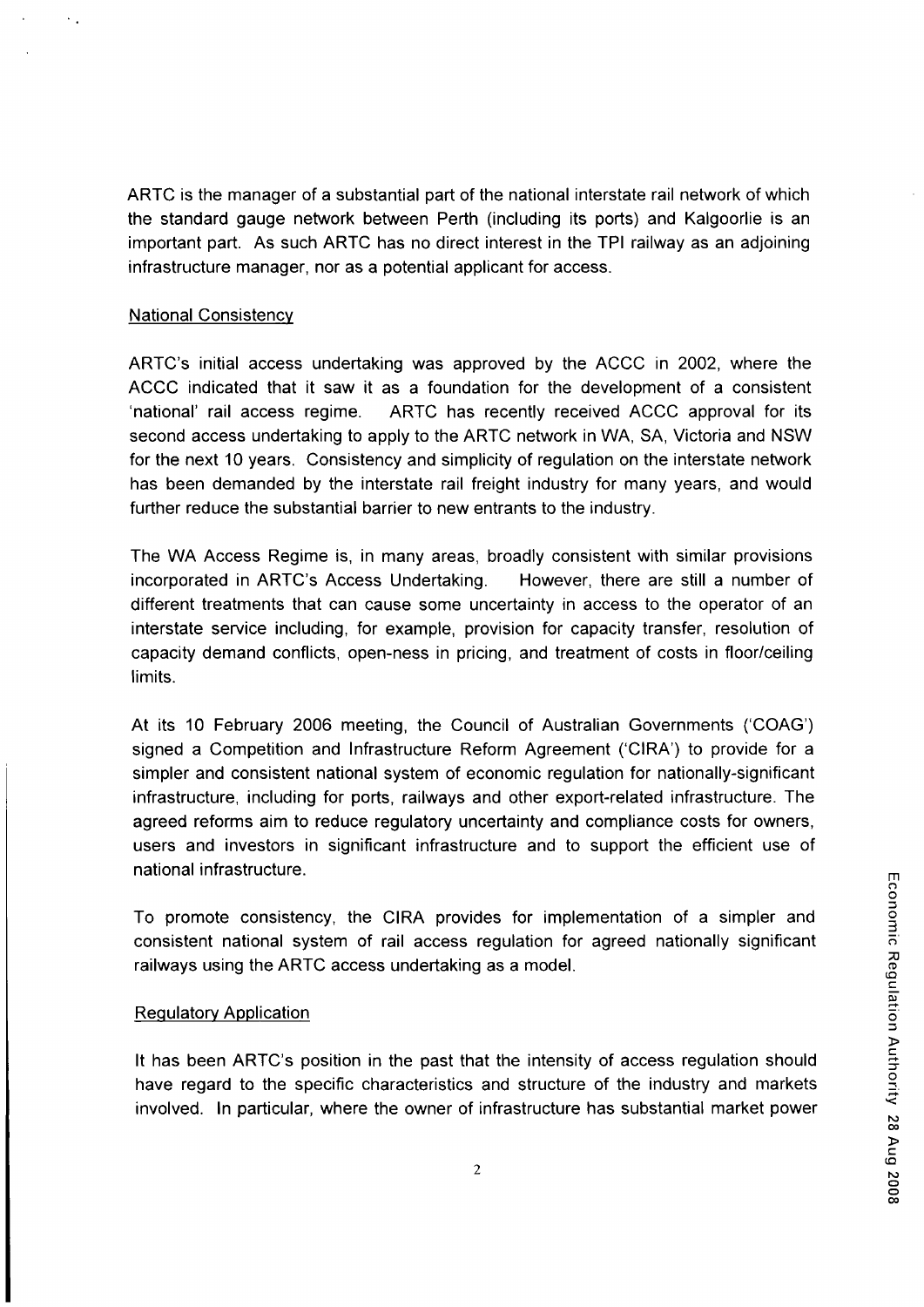(as occurs on most commodity based networks) the focus of economic regulation should be on access pricing. Where the owner of infrastructure is vertically integrated or related to a participant in the upstream or downstream market, then the focus of economic regulation should be on of third party dealing. Where neither of these characteristics exists, economic regulation should be relatively light handed.

The TPI railway is exclusively focussed toward the transport of iron ore from Fortescue Metals Group (FMG) mining operations in the Pilbara region through its port at Port Hedland to overseas markets. In this market, the infrastructure owner could have substantial market power in relation to other competing operations in the region, and is vertically integrated. As such, the intensity of economic regulation afforded by the rail undertaking has justifiably tended towards being heavy handed in the areas of access pricing and third party dealing.

The question of market power should include consideration of the international market for iron ore and the extent of competition that exists between relevant supply chains both within Australia and overseas.

The proposed segregation arrangements, train management guidelines and train path policy are intended to deal primarily with the vertically integrated nature of TPI (as a subsidiary of FMG) and how it deals with third parties, both in arranging access and during operations compared to related rail operations.

ARTC will provide comments in relation to each of these instruments separately.

# Segregation Arrangements

 $\mathcal{L}_{\mathcal{A}}$ 

ARTC notes that TPI have proposed an approach and timing based around several premises as follows: <sup>2</sup>

- a concern that, as a greenfields operation, early rail operations should not be adversely affected from a safety, operational or cost perspective, by the separation ^ between rail infrastructure and rail haulage operations created by any segregation ^ arrangements;
- full segregation arrangements have not been imposed on any new railways in Australia;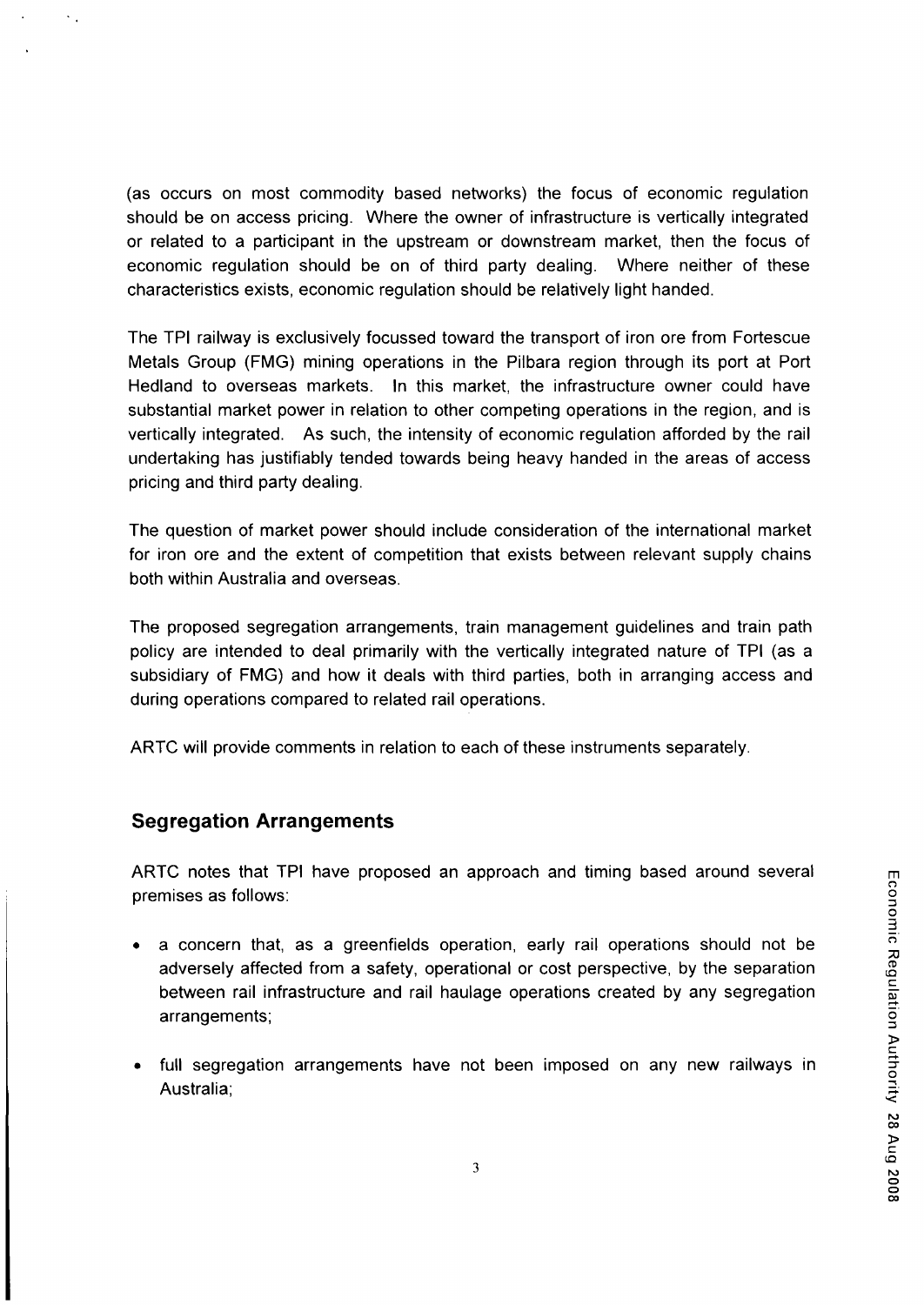ہ<br>∨ s

O O 00

- the relevant regulatory precedent is the Tarcoola  $-$  Darwin access regime, applying to a vertically integrated greenfields railway.
- That the greenfields nature of the TPI railway, and the above regulatory precedent, provide reason to propose a 2 stage implementation of the segregation arrangements.

TPI has proposed that complete functional separation of access related and haulage related functions should not be implemented from commencement of operations until signing of the first access agreement with an access seeker. During this period, TPI has proposed ring fencing obligations to apply to the sharing of a considerable amount of information needed to support safe and effective implementation of rail operations, including matters such as safety, maintenance and scheduling.

Upon the signing of an access agreement, TPI proposes to submit how it will implement more complete segregation no later than 6 months prior to the scheduled commencement of third party rail haulage operations. The more complete segregation would intend that staff involved in performing access related functions, such as train control and scheduling will not perform any haulage related functions.

In relation to the Tarcoola - Darwin railway, ARTC notes the following statements made by the Essential Services Commission in relation to prescribing early guidelines to apply in the areas of price and service.

# '1.4.1. Reasons for light-handed regulation

This light-handed approach to regulating access to the Tarcoola-Darwin railway is due to the limits on the below-rail service provider's effective market power due to:

significant intermodal competition;

 $\mathcal{L}_{\mathcal{A}}$ 

- competition in downstream market; or
- little congestion on track infrastructure.

These factors limit the extent to which the below-rail service provider can exercise market power.

Moreover, given the 'greenfields' nature of the AustralAsia rail project, the risks facing investors in the railway need to be carefully considered. Ignoring these risks can undermine the incentives to invest in new infrastructure projects. Therefore, a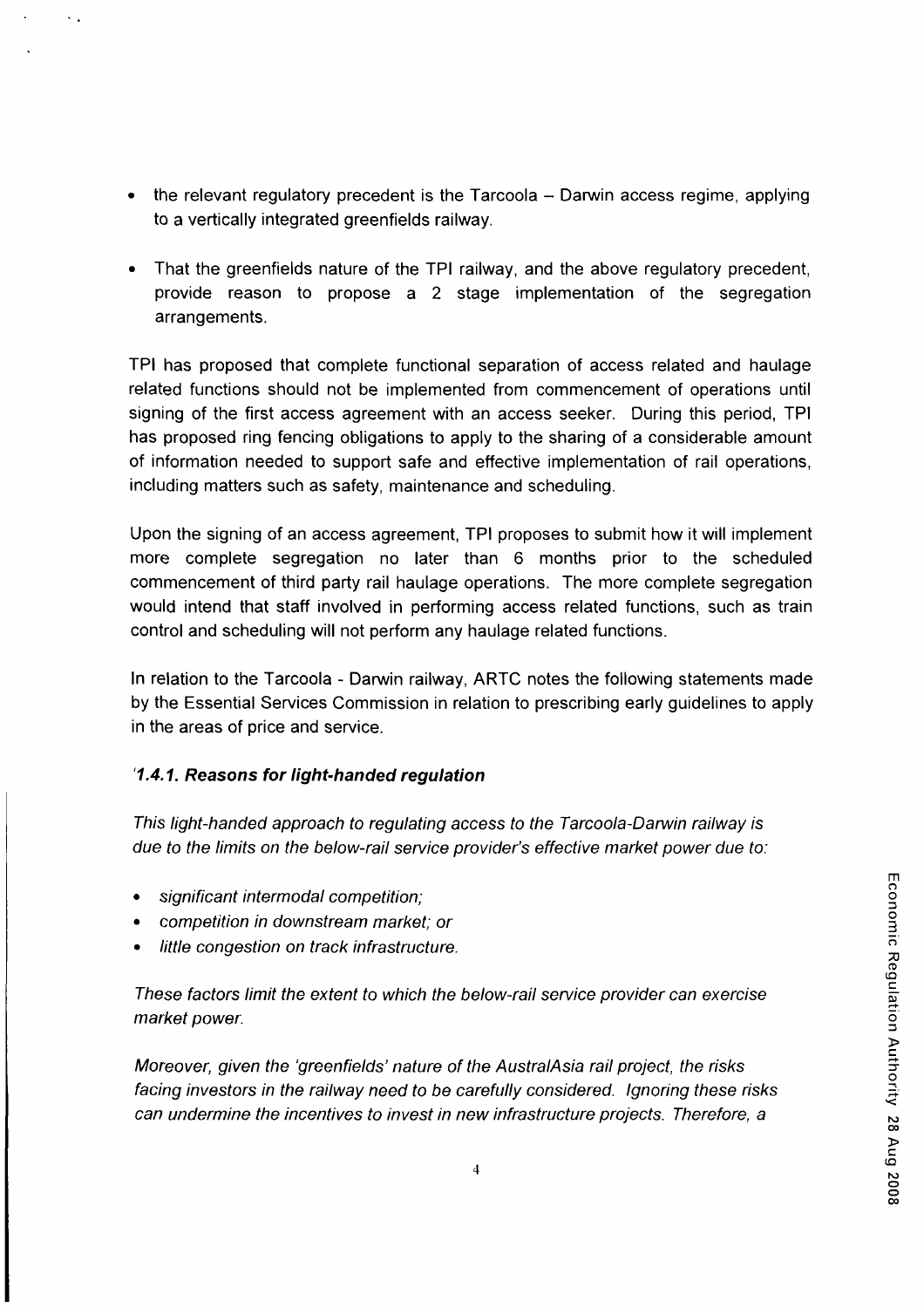#### careful balance is required between:

- the interests of access seekers, and the promotion of access and of competition in related markets; and
- the interest of the equity providers and financiers, otherwise the viability of the railway would be jeopardised.'

The Tarcoola – Darwin railway, at the time, was expected to derive initial revenues in a relatively small intermodal market between the southern states and Alice Springs & Darwin, exposed to very strong road competition. As such, the viability of the railway was expected to be under substantial pressures for a number of years. ARTC understands that this, in addition to the greenfields nature of the project, were the primary reasons for the light handed approach.

The TPI railway is being constructed to service a substantially bigger and stronger iron ore market, less exposed to intermodal competition and likely to be viable in a very short period of time. ARTC expects that substantial contracts for iron ore supply would underpin the construction of the railway, in addition to port and mine developments.

ARTC considers the circumstances of the two railways to be quite different, and questions whether the Tarcoola  $-$  Darwin regime acts as a precedent for the similarly light handed approach to be adopted for the TPI railway. It would seem that TPI have proposed an even greater relaxation of the segregation requirements to apply in the early stages of operation.

ARTC recognises that there are costs associated with the application of economic regulation to the infrastructure owner. These can be quite substantial irrespective of whether the infrastructure is greenfields or already established. Established entities Queensland Rail and Westrail, some years ago, were required to undergo significant upheaval and substantial cost in order to meet the requirements of economic regulation. ARTC could even contemplate the cost being lower for an entity starting from scratch. Such costs are to be weighed up against the benefits accruing as a result of retaining a vertically integrated structure (vis-à-vis separation), which are also quite high.

ARTC accepts TPI's genuine concerns about the impact of segregation in relation to safe and efficient operations but is not aware of any detriments to these aspects of business that are exposed to complete and sometimes more heavy handed segregation 5 requirements.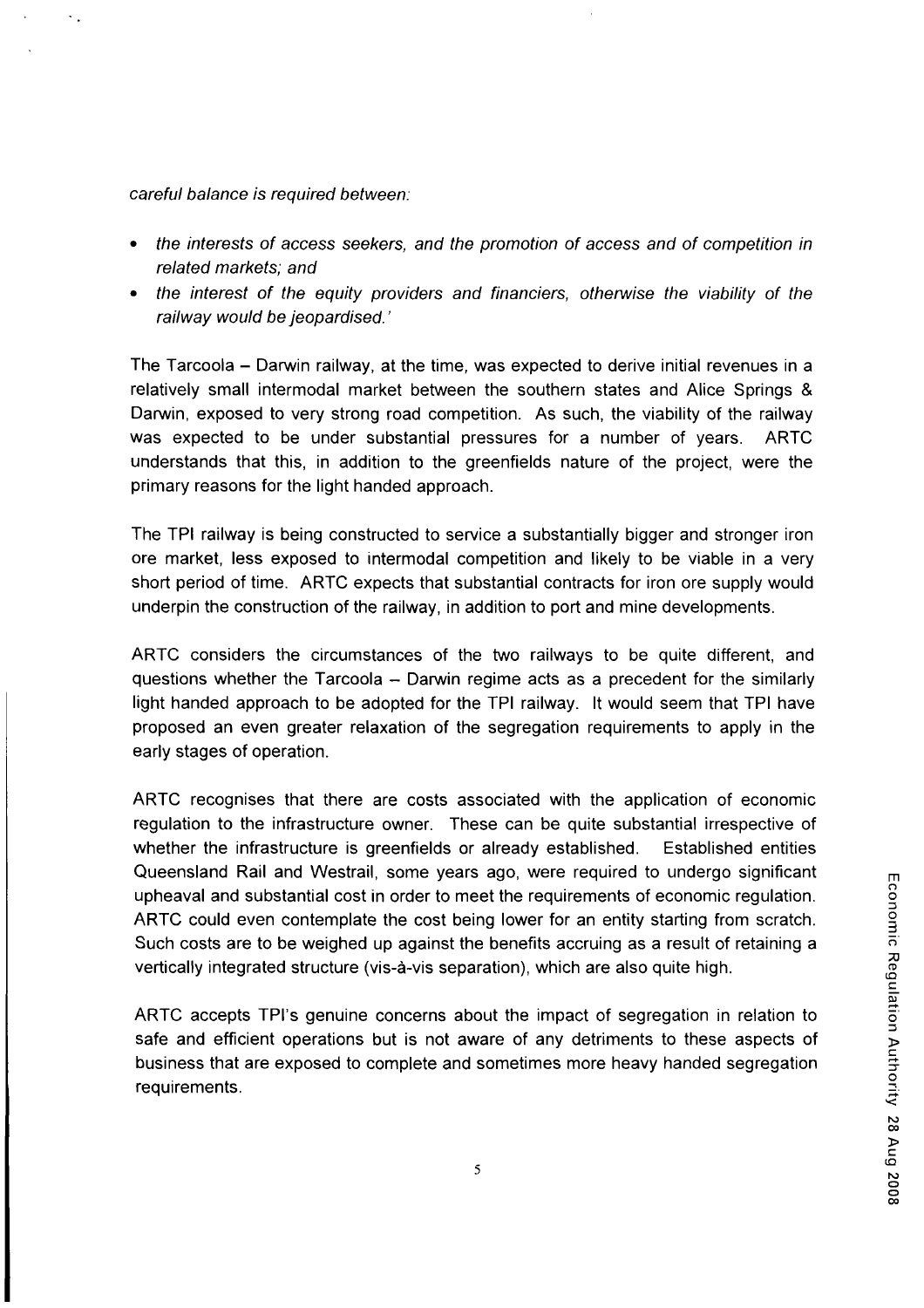In determining whether TPI's proposals in relation to segregation arrangements are reasonable in the circumstances, the Authority needs to balance the stated concerns and interests of TPI against those of access seekers.

ARTC expects that there is a likelihood that, in the current market climate, third parties will seek access to the TPI railway sooner rather than later. It has recently been reported that a Pilbara junior iron ore minor has signed a port access agreement with FMG, giving it access to its Port Hedland port facility. The miner was also expected to negotiate a rail haulage agreement with FMG to transport ore to the port.

As such, any benefits to TPI of the two stage process are likely to be limited in any event, to the point that initial segregation may be more cost effective.

Finally, it is not clear that TPI have implemented the initial stage of the proposed arrangements as yet including preparation of documents, despite the initial stage having commenced. This would create uncertainty in relation to any current access sought by third parties.

In relation to the specific provisions of the segregation arrangements, ARTC notes that TPI, in many instances have adopted similar provisions to those existing in the current Segregation Arrangements for WestNet Rail. Where this has occurred, ARTC has no strong objection.

Where TPI have omitted certain elements of the WestNet arrangements, the Authority needs to establish the reasonableness for TPI's position. As a general principle, ARTC would consider it reasonable for elements of WestNet's arrangements to be relevant to TPI, amended to suit any particular circumstances.

# Train Path Policy (TPP)

Where vertical integration exists, as in this case, there are often different commercial | motivations to that of a vertically separated provider. Where vertical integration exists, ^ there are many ways to favour the related above rail operator over a third party operator, and difficult for a regulatory regime to prohibit all anticompetitive behaviours. This means that the TPP and TMG need to be scrutinised with this in mind, to ensure = transparency and fairness wherever possible, and provide confidence to third party 5. operators.  $\overline{Q}$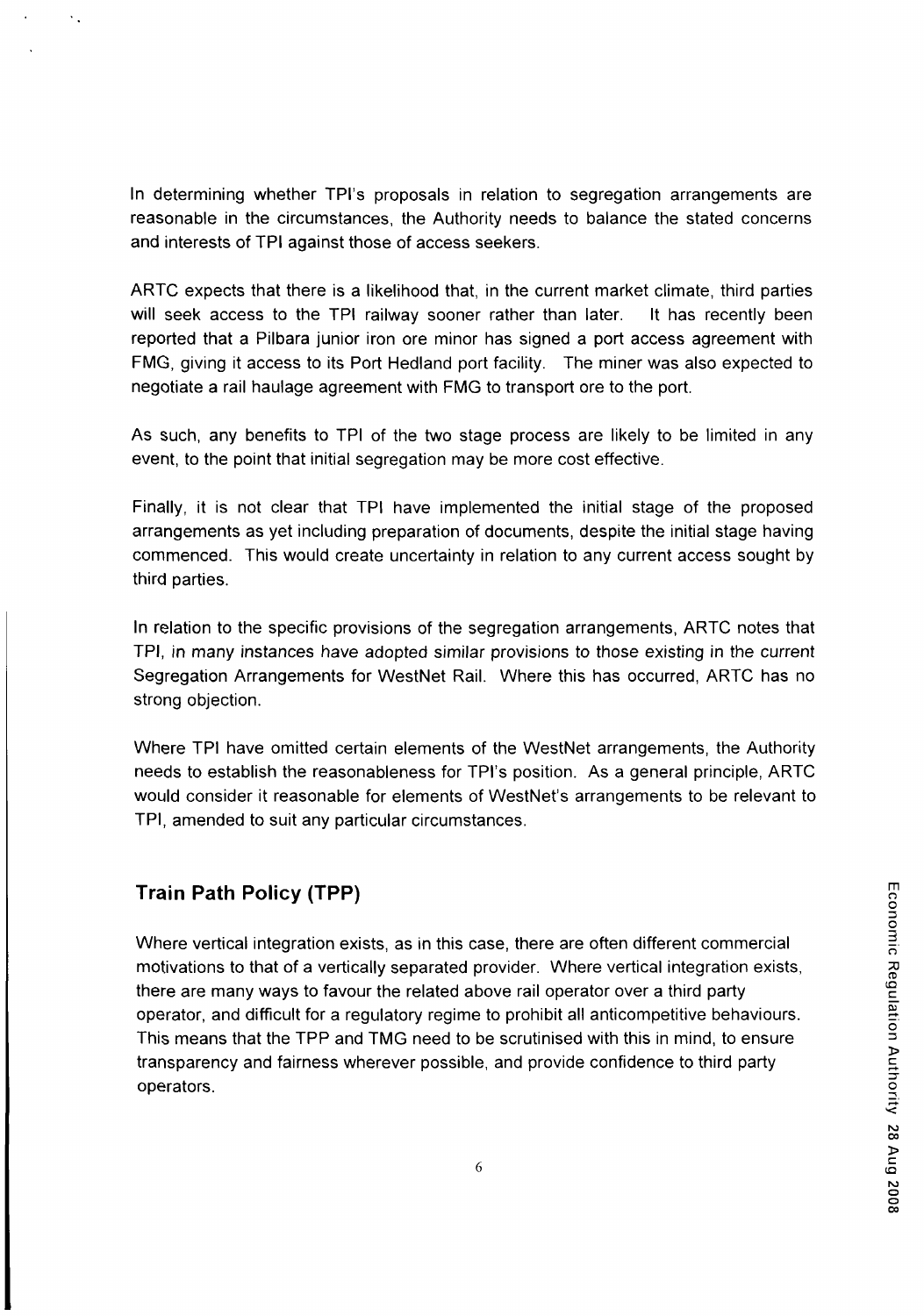The purpose of TPI's TPP is to "...provide a framework to apply in relation to the allocation and management of Network Capacity..." With respect to the sections contained within the TPP, ARTC provides the following comments.

# Section 1.2 Purpose of the TPP

The Code only requires the TPP to apply to access arrangements negotiated within the Code. ARTC would argue, however, that the TPP should apply to each allocated train path regardless of whether access applications are made, and access agreements negotiated, within or outside of the Code.

Where the access provider is integrated, it would be difficult to prevent favourable treatment being given to a related entity where such elements of the TPP could be negotiated outside the Code, unless there is complete transparency surrounding the negotiation. Services should be operated on the network in a non-discriminatory way, and the TPP applying to all access agreements negotiated outside the Code, resolves the issues around availability and, importantly, transparency.

ARTC notes that WestNet's TPP includes an explicit commitment that it 'will apply the T.P.P to each allocated Train Path regardless of whether access applications are made inside or outside of the Code'. Whilst TPI's TPP includes a commitment that 'the TPP will apply to all Operators with whom TPI has an Access Agreement', it is not clear that it would irrespective of whether the agreement was negotiated within or outside the Code. ARTC would welcome a more explicit commitment along the lines of that made by WestNet.

# Section 2.3 Capacity Allocation

The TPP states that access rights will be allocated subject to the application which, in the opinion of TPI, is 'most favourable to it'. ARTC supports a transparent process ° being applied in determining this outcome which should clearly outline how the allocation of train paths is to occur. Allocation of train paths needs to be undertaken in ^ a manner that does not unfairly discriminate between operators, and should promote confidence to third party access seekers in that they will be treated on the same basis as any related party.

# Section 3.1 Variation to Train Paths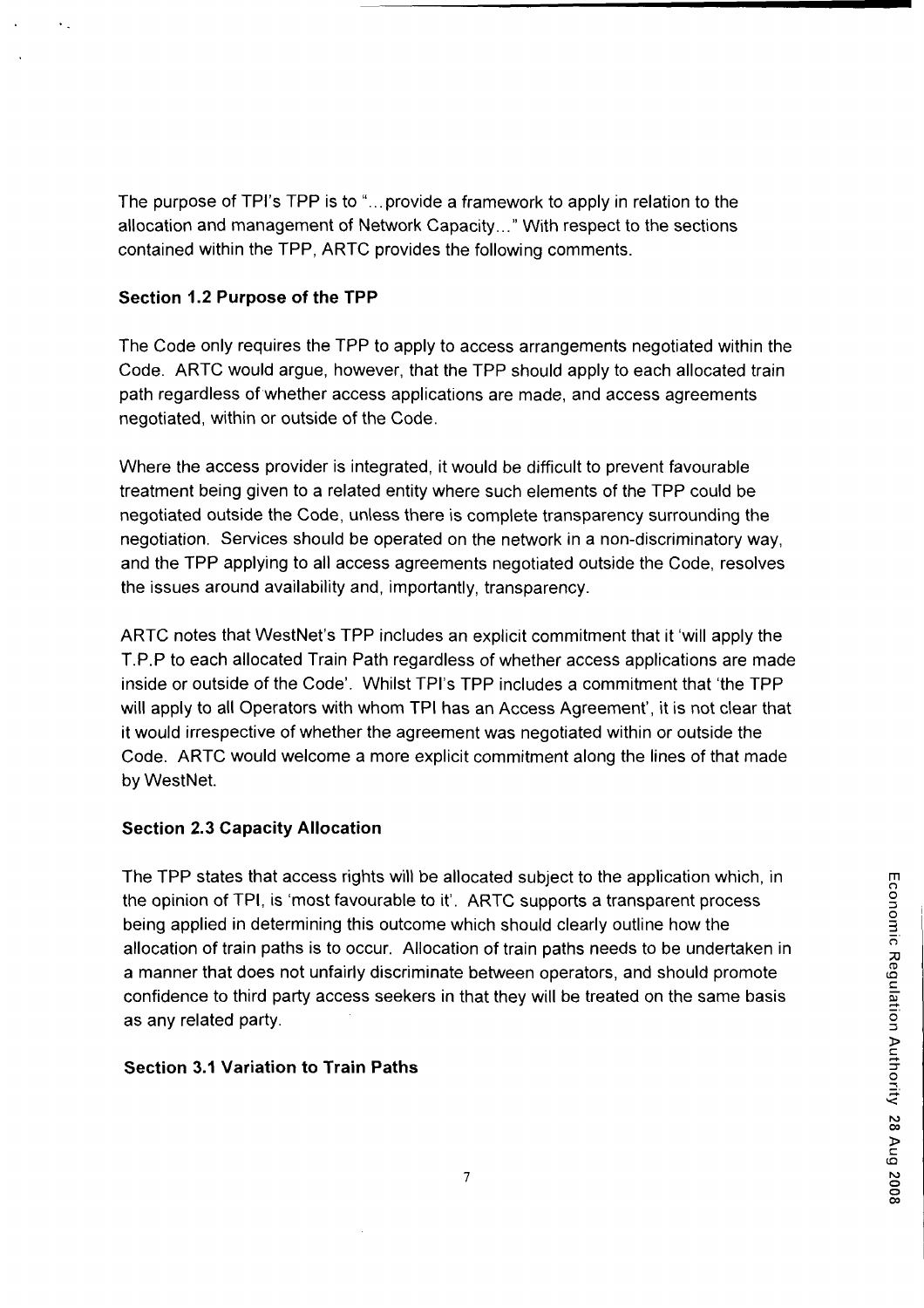With respect to variations to train paths, ARTC would expect, in the type of markets that the TPI railway will serve, that scheduling should permit variation required to meet variable demand for product and cyclic nature of operations, subject to the reasonable interests of the infrastructure provider being met.

#### Section 3.3 Review of Service Entitlements

The TPP does not currently include circumstances under which operators are able to cancel train paths. ARTC sees no reason why operators should not be able to cancel a path under certain circumstance which should be outlined in the TPP, and this should be included to provide clarity around such an occurrence.

#### OTHER COMMENTS

ARTC notes there are some issues that have not been dealt with in the TPP and would suggest inclusion:

#### On-selling of train paths

ARTC's Indicative Access Agreement which forms part of the Access Undertaking, specifically provides for a path to be on-sold providing the related 'trade agreement' satisfies certain criteria.

ARTC sees no reason why TPI could not provide for the selling or trading of paths. This should be an option particularly in the case of take or pay contracts where operators should have the opportunity to sell a train path subject to provisions that satisfy TPI that the risk is no greater in terms of track deterioration or capacity, or financially.

#### **Consultation and review**

ARTC feels it appropriate that the TPP include a section on the requirement for TPI to 3 review the TPP at periodic intervals, through a consultation process to enable input from ^ stakeholders and to take into account any changes to the industry. Any changes must be approved by the ERA. Also, this section should note that the ERA has the power w under the Code to amend the TPP at any time and access seekers and operators can at ° any time request the ERA to consider amendments.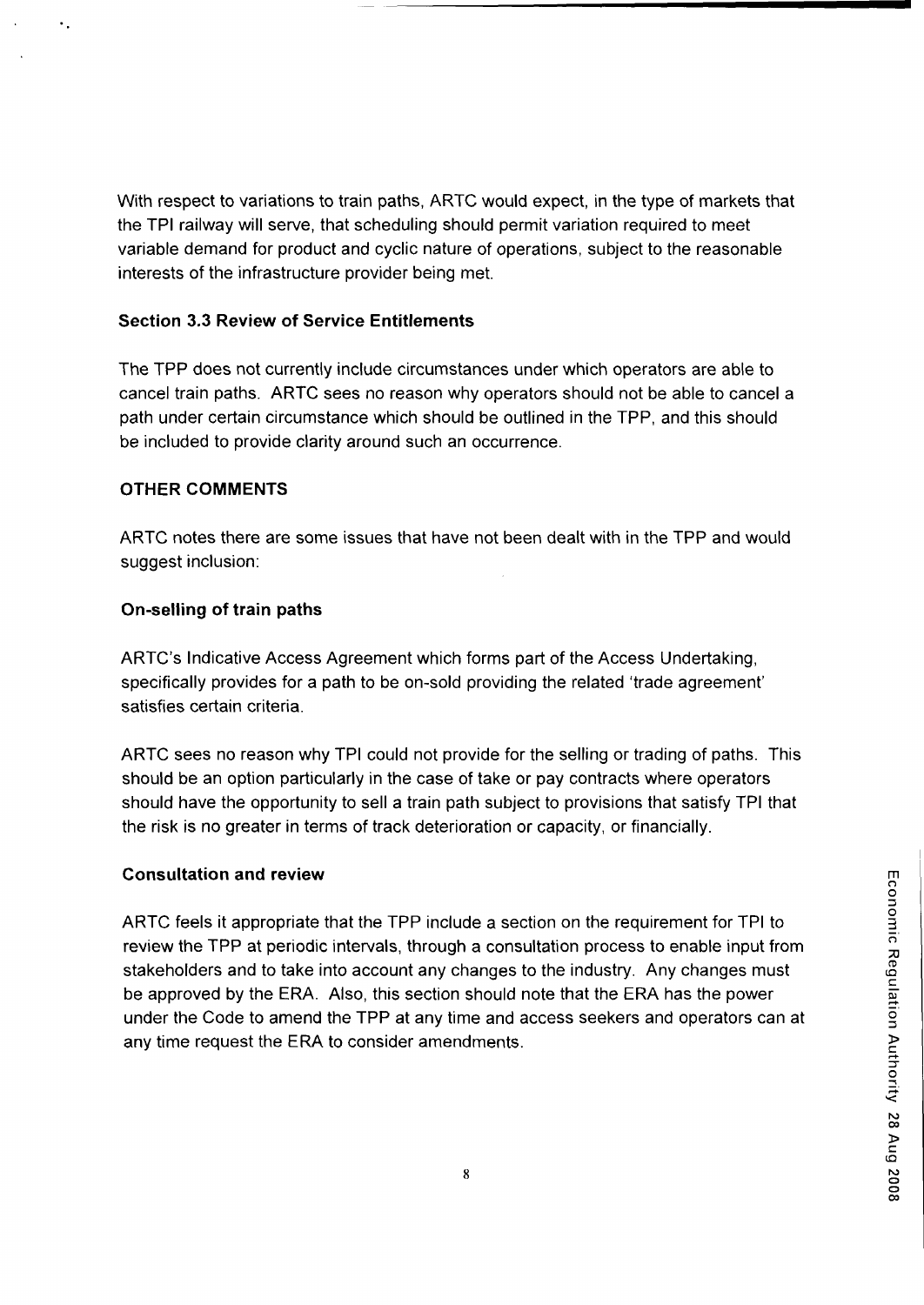ARTC is also a strong supporter of the development and publishing of key performance indicators to enable individual parties to have confidence that all parties are treated the same regardless of if they are related or unrelated to TPI.

# Train Management Guidelines (TMG)

The objective of TPI's Train Management Guidelines is to "...provide a framework to apply to the real time management of Services...." (TPI's TMG, page 3). With respect to the sections contained within the TMG, ARTC provides the following comments.

# Section 1.2 Purpose of the TMG

The Code only requires the TMG to apply to access arrangements negotiated within the Code. As with the TPP, ARTC would argue that the TMG should apply to each allocated train path regardless of whether access applications are made inside or outside of the Code, and wording be modified to reflect this (as described earlier in relation to the TPP). This will resolve any issues around transparency and would likely result in more effective network control.

# Section 2.1 Master Train Plan

ARTC points out that there appears to be no obligation requiring operator compliance with the Code of Practice. It is not clear to ARTC why TPI may have omitted this provision.

# Section 3.2 Instructions

Section 3.2 states:

<sup>3</sup>"TPI is not responsible for any delay suffered or cost incurred by the Operator in complying with an instruction and the Operator releases TPI from any claim arising from " such compliance."

ARTC acknowledges that it is fair to put a reciprocal sentence in which states: 5 "The Operator is not responsible for any delay suffered or cost incurred by TPI in the > Operator complying with a proper instruction of TPI, and TPI releases the Operator from ? any such claim arising from such compliance." ^